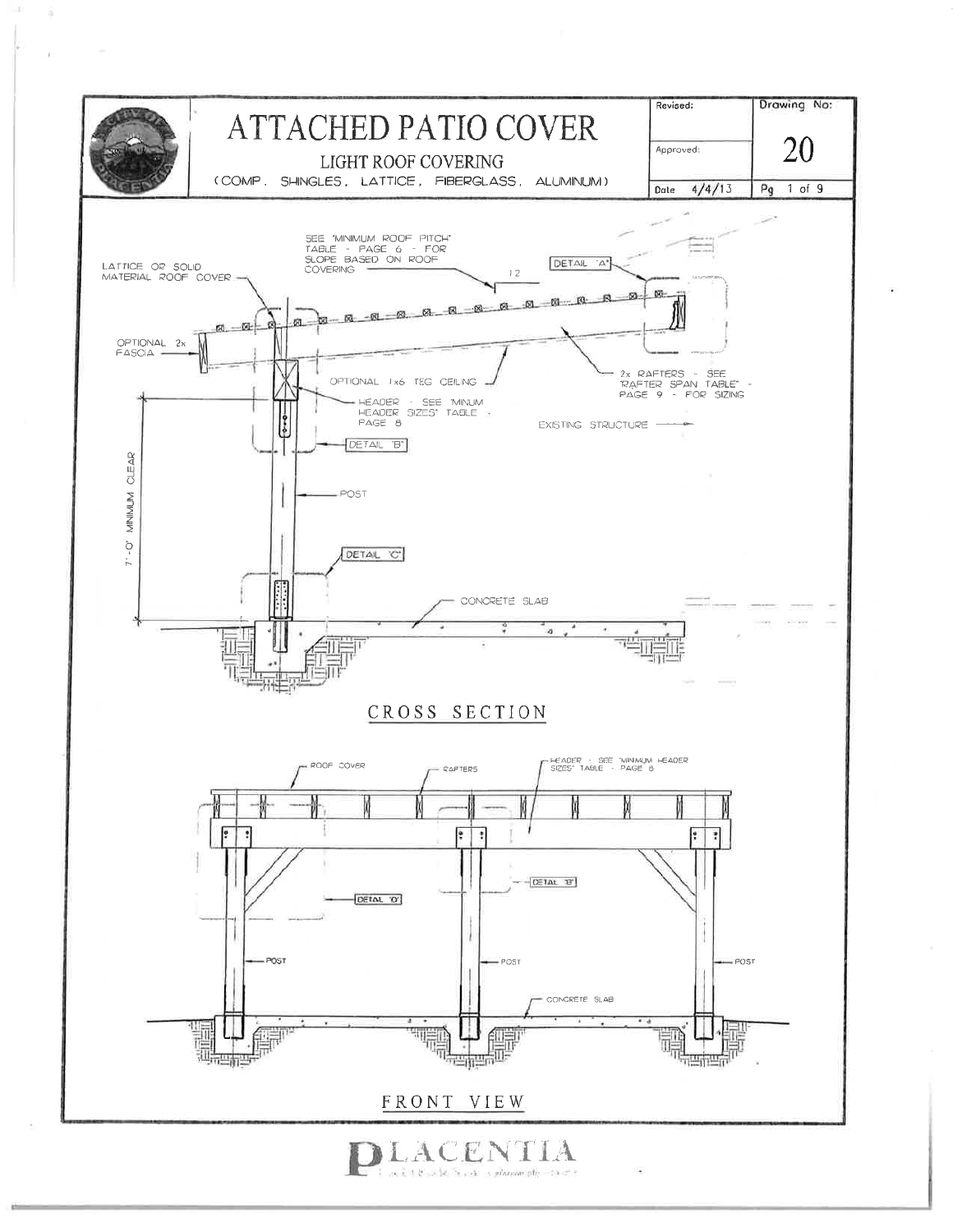

 $\tau=\varphi$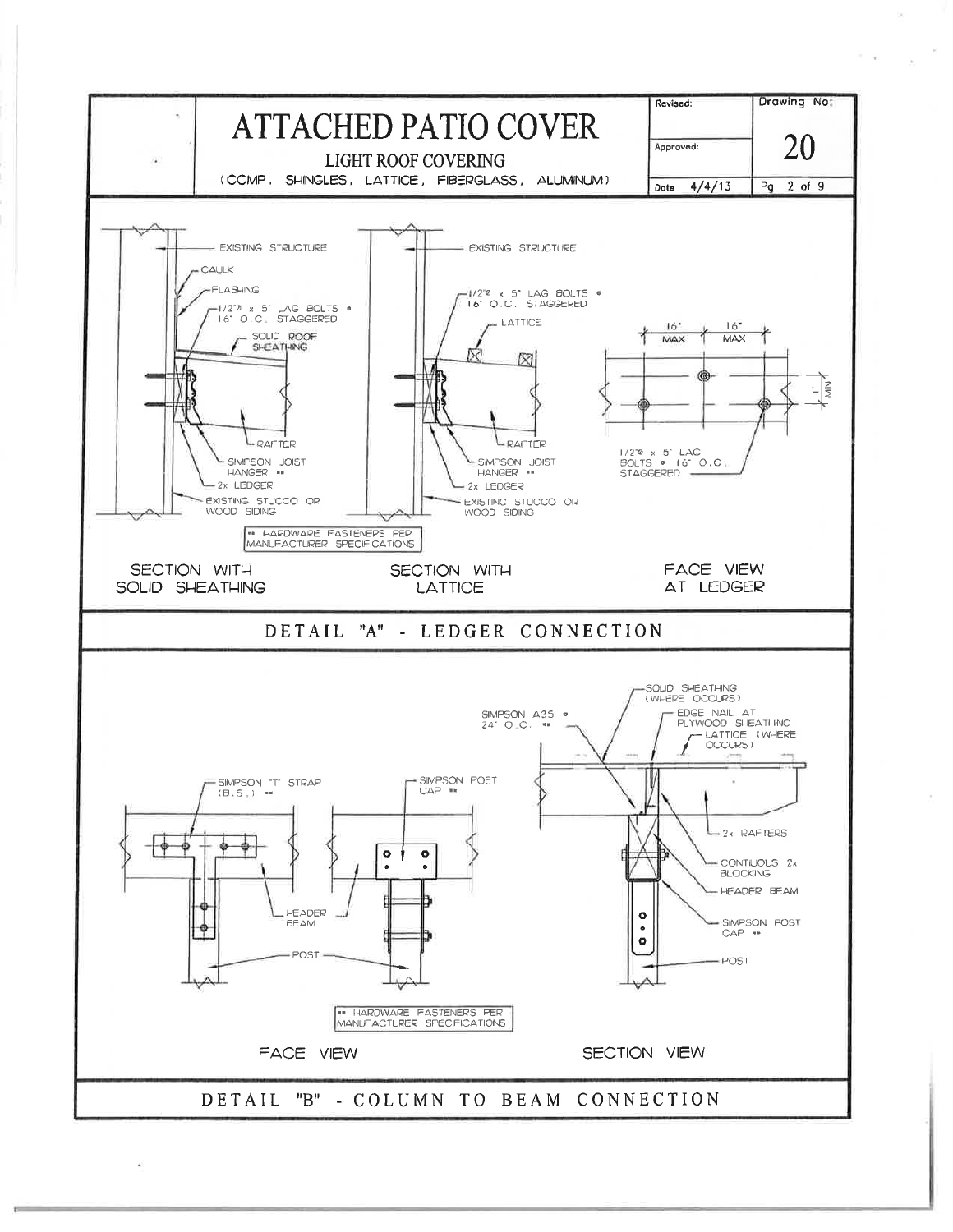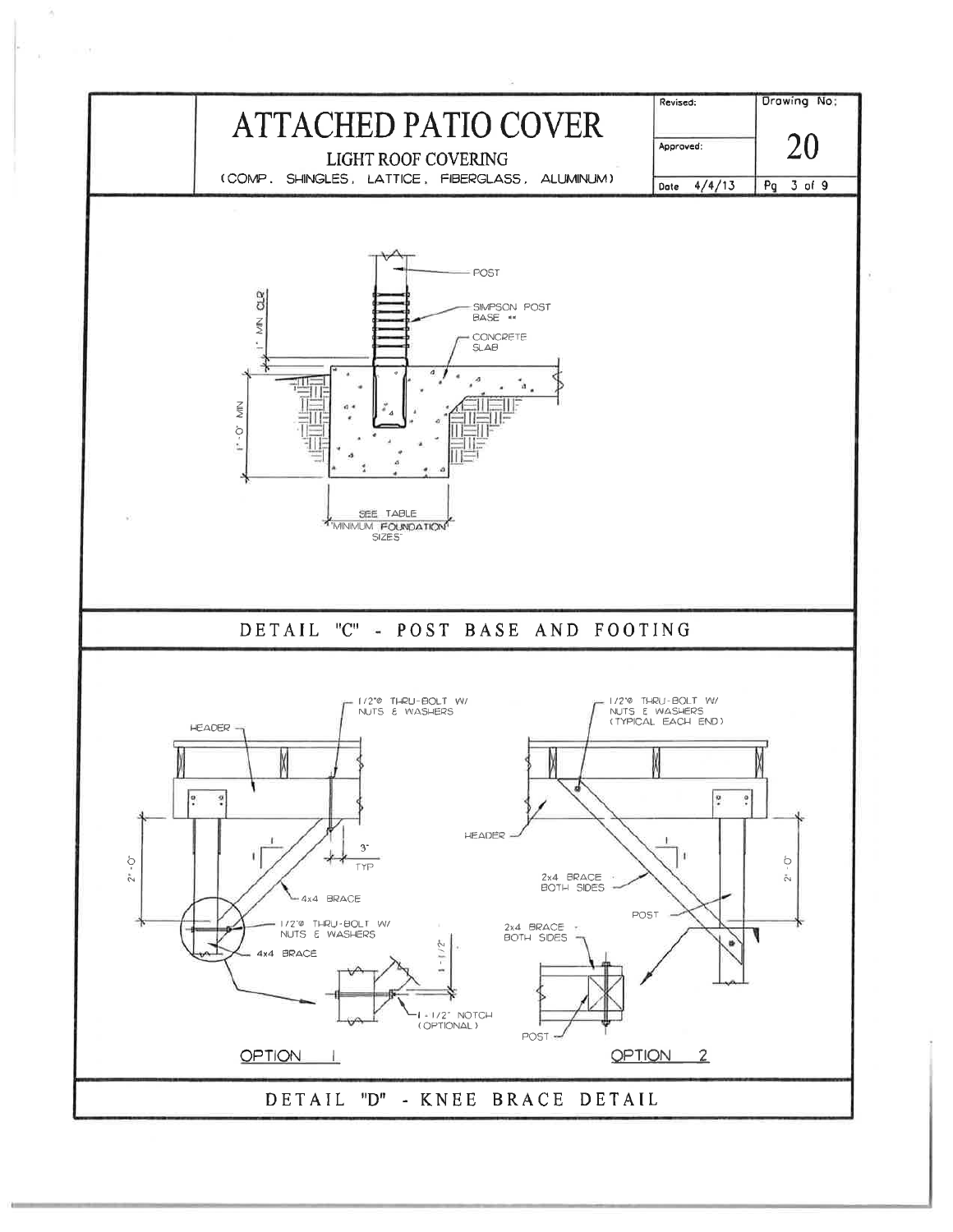## **ATTACHED PATIO COVER**

Drawing No:

Revised:

LIGHT ROOF COVERING

(COMP. SHINGLES, LATTICE, FIBERGLASS, ALUMINUM)

20 Approved: Date 4/4/13  $4$  of 9  $Pq$ 

### NOTES:

 $\alpha$  .

### CONSTRUCTION REQUIRMEMENTS

- Maximum roof overhang 2'-0".  $\mathbf{L}$
- 2. Roof covering fire rating: Class "A" minimum.
- 3. Do not install the roof covering prior to roof sheathing nailing inspection.
- $\Delta$ . All required bolts and nails shall be installed in metal connectors as required by the manufacturer at the framing inspection.
- No portion of the construction ,including foundation excavations , nailing or connections may be covered<br>prior to inspection by the City Building Inspector .  $5.$
- 6. A Ix6 TEG ceiling may be installed as an option. Specify on the plans,
- 7. No modifications are allowed to this standard. Should any modifications be made to this standard, the entire patio structure shall be designed and stamped by a California Registered Professional Engineer.

#### REQUIRED INSPECTIONS

- Foundation Inspection: Footings excavated with any reinforcing steel placed and supported. Post L. Base Brackets placed near the footings ready to be inserted during concrete pour. Patio cover location and dimensions verified.
- Framing Inspection: All wood framing installed with all connections installed and all nailing completed.  $2 -$ Roof covering material is not installed.
- Rough Electrical Inspection (If any electrical systems are to be installed with the patio cover): All  $3$ wiring, conduit, electrical boxes installed.
- Final Inspection. All framing, connections, nailing and rooting installed. If electrical systems are<br>included, all switches, outlets, lighting fixtures, circuit connections to the existing electrical service  $\mathbf{A}$ . installed and completed.

### MATERIAL SPECIFICATIONS

Lumber Grade and Species: Douglas Fir-Larch No. 1 or Better, Concrete: Minimum 4,000 psi, Type V Cement. Metal Connectors: Simpson Strong Tie or appoved equal.

DESIGN CRITERIA:

2010 California Building Code, 2010 California Residential Code with City of Yorba Linda ammendments.

Dead Load: 12.0 psf, Live Load: 10.0 pst, Soil Bearing Value: 1,500 psf. Wind Loading: 85 mph, Exposure "C".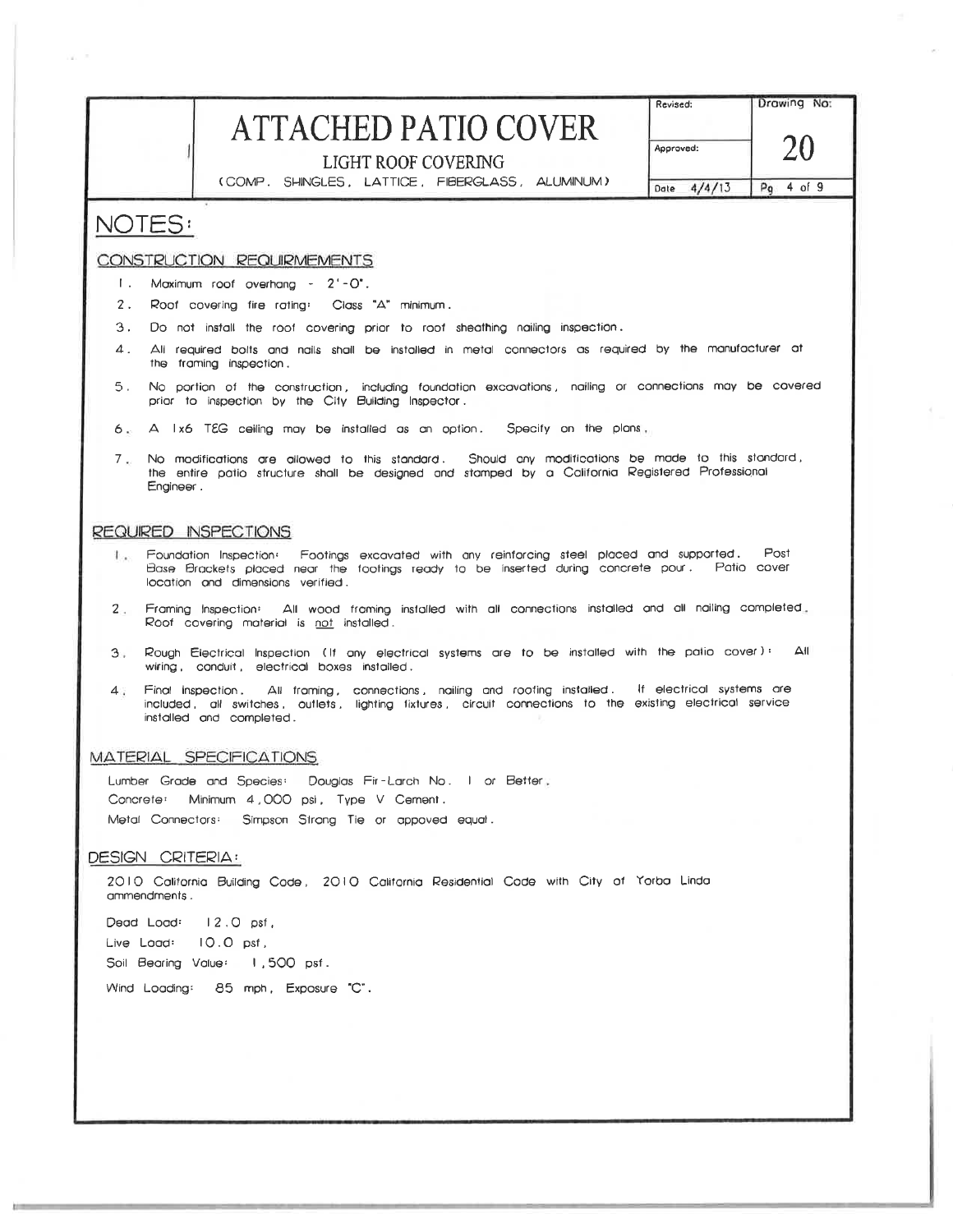|                         | <b>ATTACHED PATIO COVER</b><br><b>LIGHT ROOF COVERING</b><br>(COMP. SHINGLES, LATTICE, FIBERGLASS, ALUMINUM) |                                                | Revised:<br>Approved:<br>Date 4/4/13 | Drawing No:<br>20<br>Pg 5 of 9 |
|-------------------------|--------------------------------------------------------------------------------------------------------------|------------------------------------------------|--------------------------------------|--------------------------------|
|                         | SUMMARY OF MATERIALS:                                                                                        |                                                |                                      |                                |
| ROOF COVERING           |                                                                                                              |                                                |                                      |                                |
| Roof Slope:             |                                                                                                              |                                                |                                      |                                |
| Roof Deck <sup>®</sup>  |                                                                                                              |                                                |                                      |                                |
|                         | Plywood or OSB                                                                                               |                                                |                                      |                                |
| Rafters:                | $x = 0.0$ .                                                                                                  |                                                |                                      |                                |
| Header:                 |                                                                                                              |                                                |                                      |                                |
| Posts:                  | _______ x _______ at _______ O.C. (Maximum Spacing)                                                          |                                                |                                      |                                |
| Foundation <sup>®</sup> | $x = x$ 2" Below Grade (minimum)                                                                             |                                                |                                      |                                |
|                         |                                                                                                              |                                                |                                      |                                |
| $\sim$ 100 $\%$         | X.                                                                                                           | The Committee<br>the control of the control of |                                      |                                |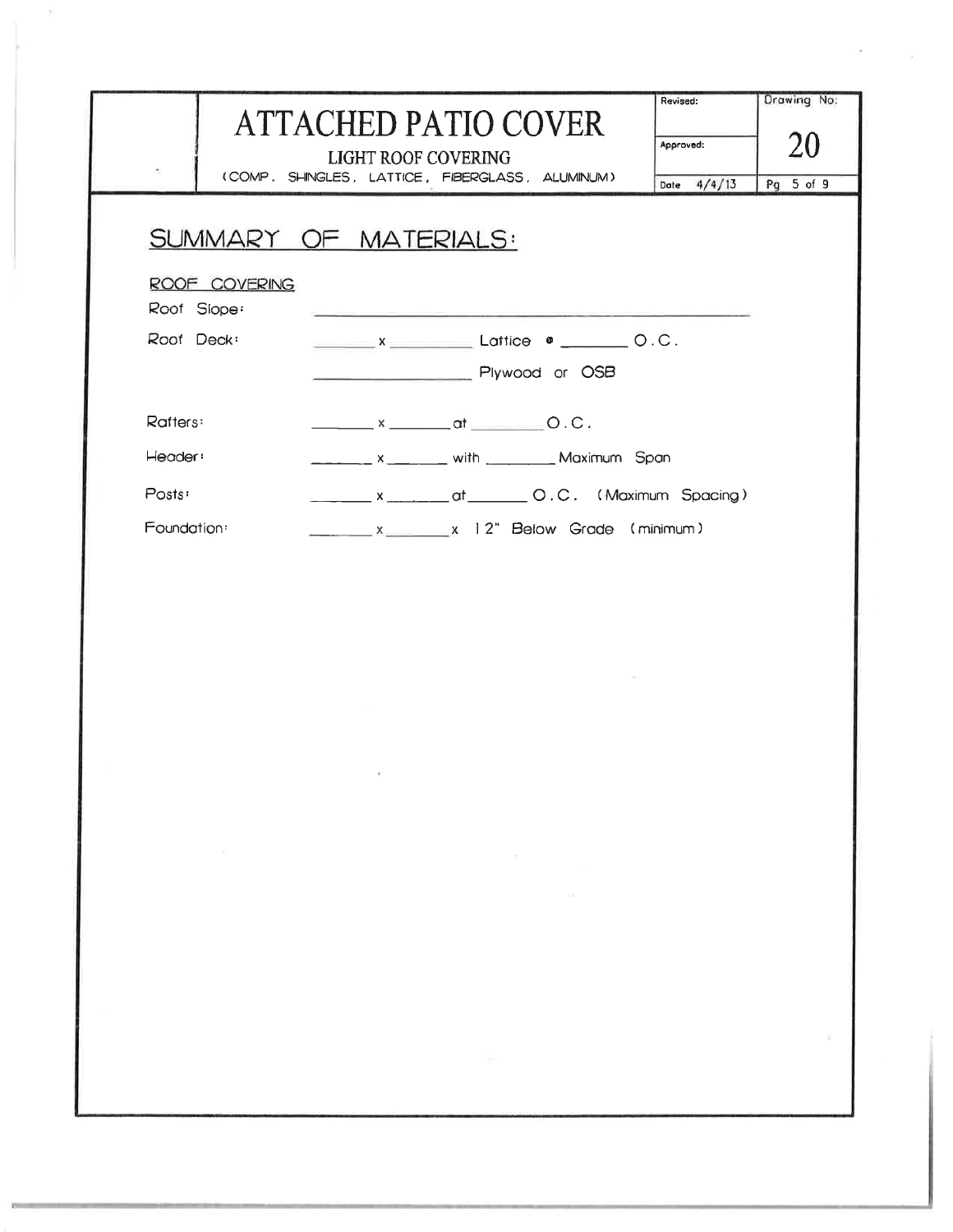| <b>ATTACHED PATIO COVER</b><br>$\bullet$<br>LIGHT ROOF COVERING<br>(COMP, SHINGLES, LATTICE, FIBERGLASS, ALUMINUM) | Revised:<br>Approved:<br>Date $4/4/13$ | Drawing No:<br>20<br>Pg 6 of 9 |  |  |  |
|--------------------------------------------------------------------------------------------------------------------|----------------------------------------|--------------------------------|--|--|--|
| MINIMUM ROOF PITCH                                                                                                 |                                        |                                |  |  |  |
| ROOF COVERING MATERIAL                                                                                             |                                        | <b>MINIMUM</b><br>ROOF PITCH   |  |  |  |
| Asphalt Shingles                                                                                                   |                                        | $2 \times 12$                  |  |  |  |
| Metal Roof (lapped, nonsoldered seam without lap sealant)                                                          |                                        | 3 : 12                         |  |  |  |
| Metal Roof (lapped, nonsoldered seam with lap sealant)                                                             |                                        | $1/2 = 12$                     |  |  |  |
| Metal Roof (standing seam)                                                                                         |                                        | $1/4$ $1/2$                    |  |  |  |
| Metal Roof Shingles                                                                                                | 3 : 12                                 |                                |  |  |  |
| Mineral Surface Roll Roofing                                                                                       | $1 \pm 12$                             |                                |  |  |  |
| Built-up Roofs                                                                                                     | $1/4$ : 12                             |                                |  |  |  |
| Modified Bitumen Roofs                                                                                             |                                        | 1/4 : 12                       |  |  |  |
| Open Lattice                                                                                                       |                                        | O: 12                          |  |  |  |

 $\alpha$  . The  $\alpha$ 

 $\mathcal{O}^+$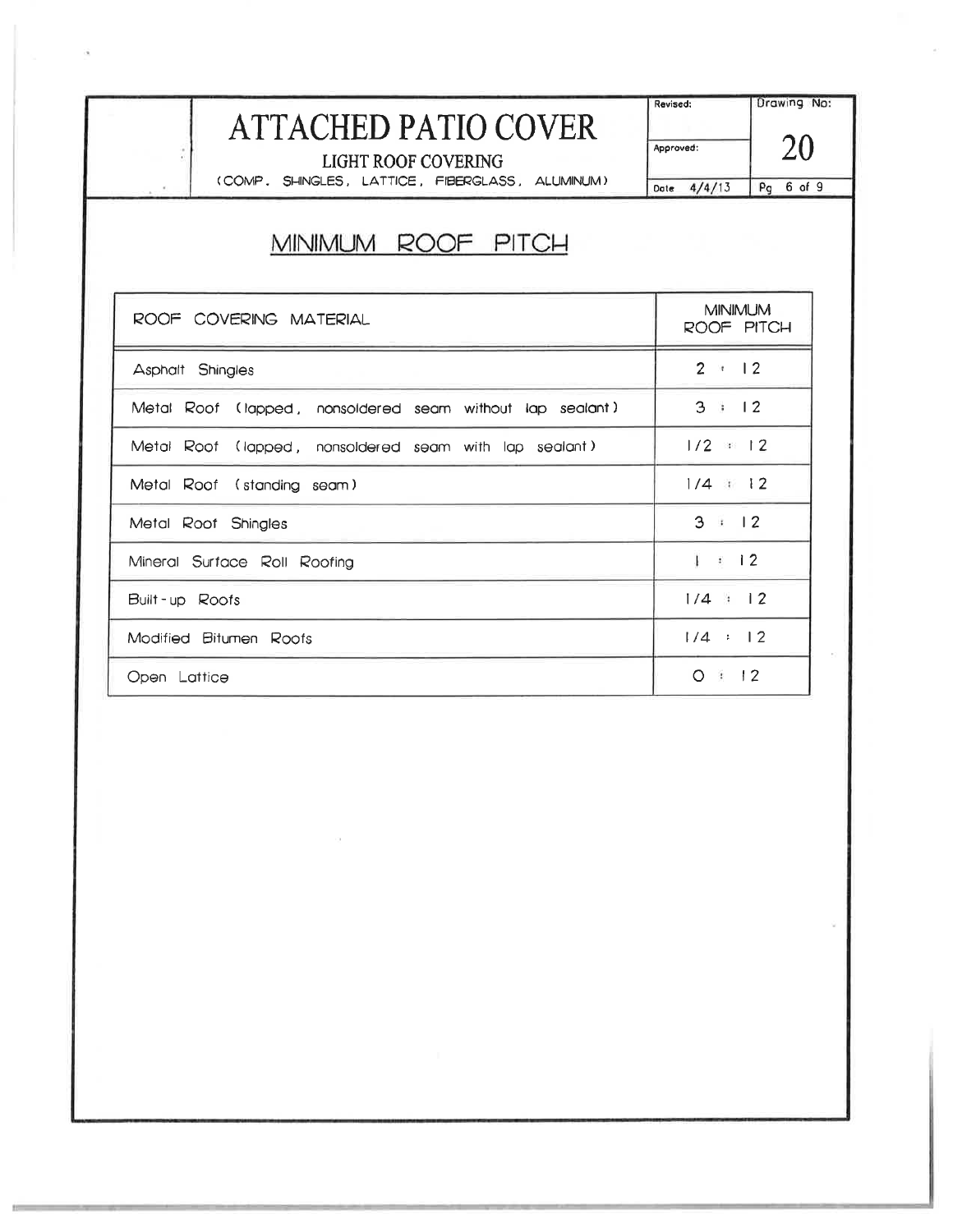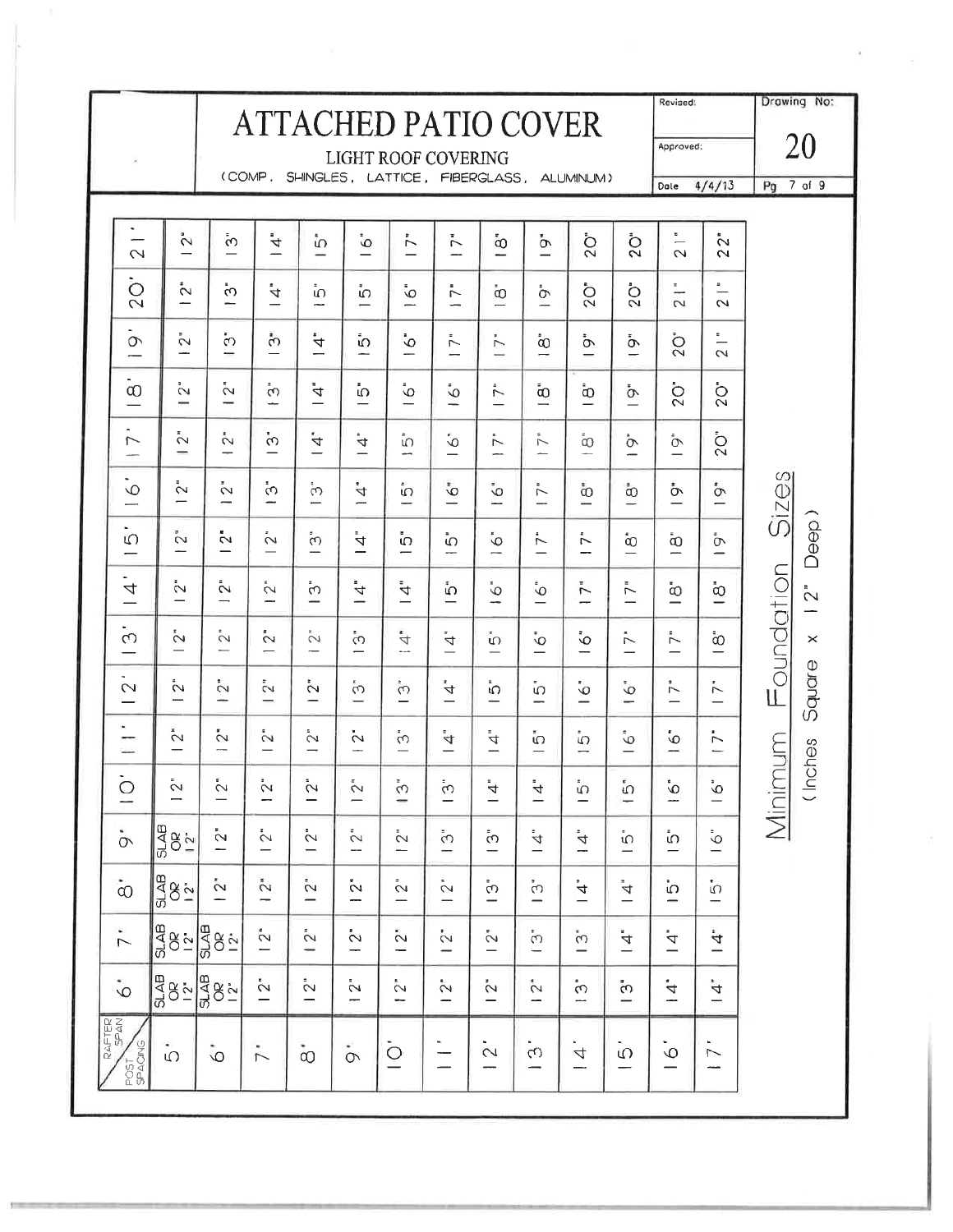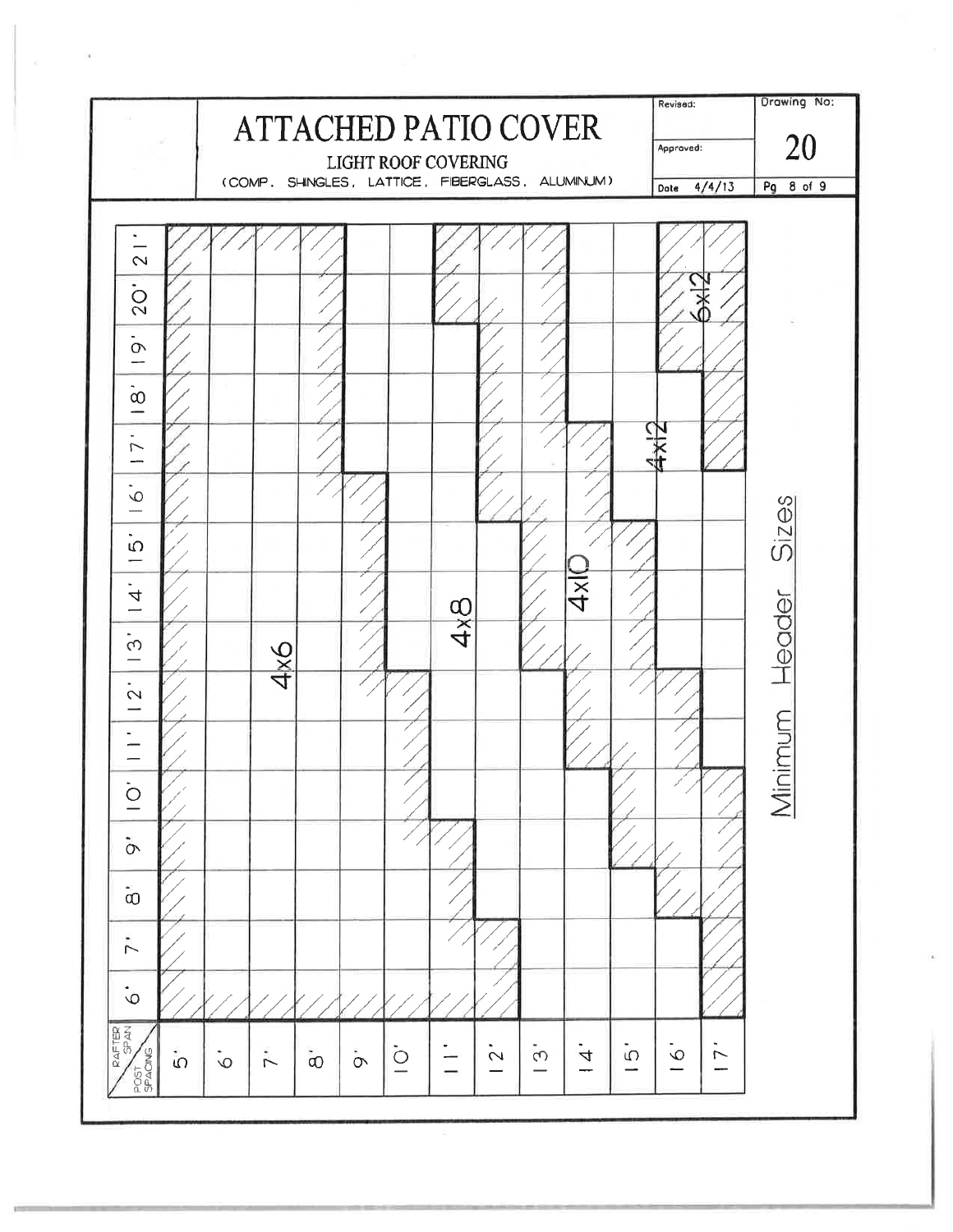# ATTACHED PATIO COVER

Drawing No: Revised: 20 Approved: Pg 9 of 9 Date 4/4/13

LIGHT ROOF COVERING (COMP. SHINGLES, LATTICE, FIBERGLASS, ALUMINUM)

п

| Rafter Span |           |                  |  |  |
|-------------|-----------|------------------|--|--|
| Size        | Spacing   | Max Span         |  |  |
| 2x4         | l 2"      | $10 - 6"$        |  |  |
|             | T.<br>16" | $9 - 8$          |  |  |
|             | 24"       | $8' - 3"$        |  |  |
| 2x6         | 12"       | $16 - 2^{\circ}$ |  |  |
|             | 16"       | $14 - 3"$        |  |  |
|             | 24"       | l I ' - 9°       |  |  |
| 2x8         | 12"       | $18' - 10"$      |  |  |
|             | 16"       | $16' - 10"$      |  |  |
|             | 24"       | $14 - 3$         |  |  |
| 2x10        | 12"       | $20' - 9"$       |  |  |
|             | 16"       | $17 - 9^{\circ}$ |  |  |
|             | 24"       | $16' - 1"$       |  |  |

## Rafter Span Table